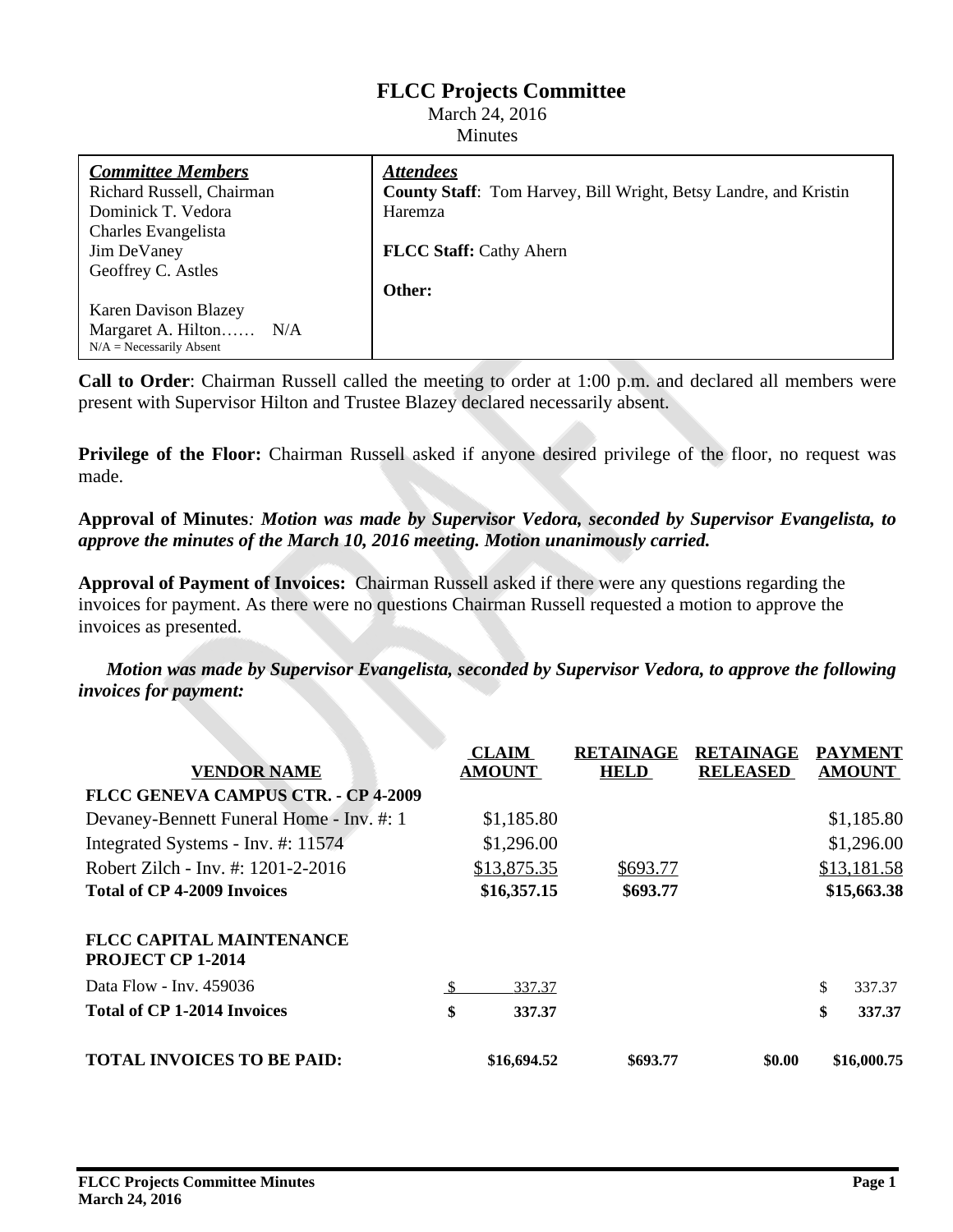#### **FLCC Capital Maintenance Projects (2008-2015):**

**Resolution: Capital Project No. 1-2011 – Approval of Change Order with Blackmon Farrell Electric**

*Motion was made by Supervisor Vedora, seconded by Supervisor Evangelista, to approve the foregoing resolution. Motion unanimously carried.*

This resolution is a change order for the transformer pit project.

**Resolution: Capital Project No. 1-2011 – Authorizing Budget Transfer and Approval of Quote with Hillyard for Equipment Purchase**

*Motion was made by Supervisor Evangelista, seconded by Supervisor Vedora, to approve the foregoing resolution. Motion unanimously carried.*

This resolution is to purchase equipment for Geneva Campus Center with left over funds from the 2011 Capital Maintenance Project.

# **Resolution: Capital Project No. 1-2013 – Award of Contract with Etter Engineering Company**

*Motion was made by Supervisor Vedora, seconded by Supervisor Evangelista, to approve the foregoing resolution. Motion unanimously carried.*

This resolution approves the purchase of the booster pump needed at the Geneva Campus Center.

# **Resolution: Capital Project No. 1-2014 and Capital Project No. 1-2015 – Reallocation of Individual Projects to Reflect the Intent of the County Capital Improvement Plan and SUNY Funding**

### *Motion was made by Supervisor Vedora, seconded by Trustee DeVaney, to approve the foregoing resolution. Motion unanimously carried.*

Mr. Harvey informed the committee that this resolution is necessary in order to correct some items that were billed to the incorrect Capital Project number.

### **Resolution: Capital Project No. 1-2014 – Award of Bid B16000 and Authorization to Contract with Frank J. Marianacci, Inc.**

*Motion was made by Trustee DeVaney, seconded by Supervisor Vedora, to approve the foregoing resolution. Motion unanimously carried.*

This resolution awarded the contract to Frank J. Marianacci to construct the C318 Science Lab.

#### **FLCC Master Plane Phase 1:**

Mr. Harvey reported to the committee that at the next meeting they hope to present a resolution to close this project. They are waiting on written conformation to be able to close out two PO's.

# **FLCC Geneva Campus Center Project:**

**Resolution: Capital Project No. 4-2009 – Approval of Invoice from DeVaney – Bennett Funeral Home – FLCC Geneva Campus Center**